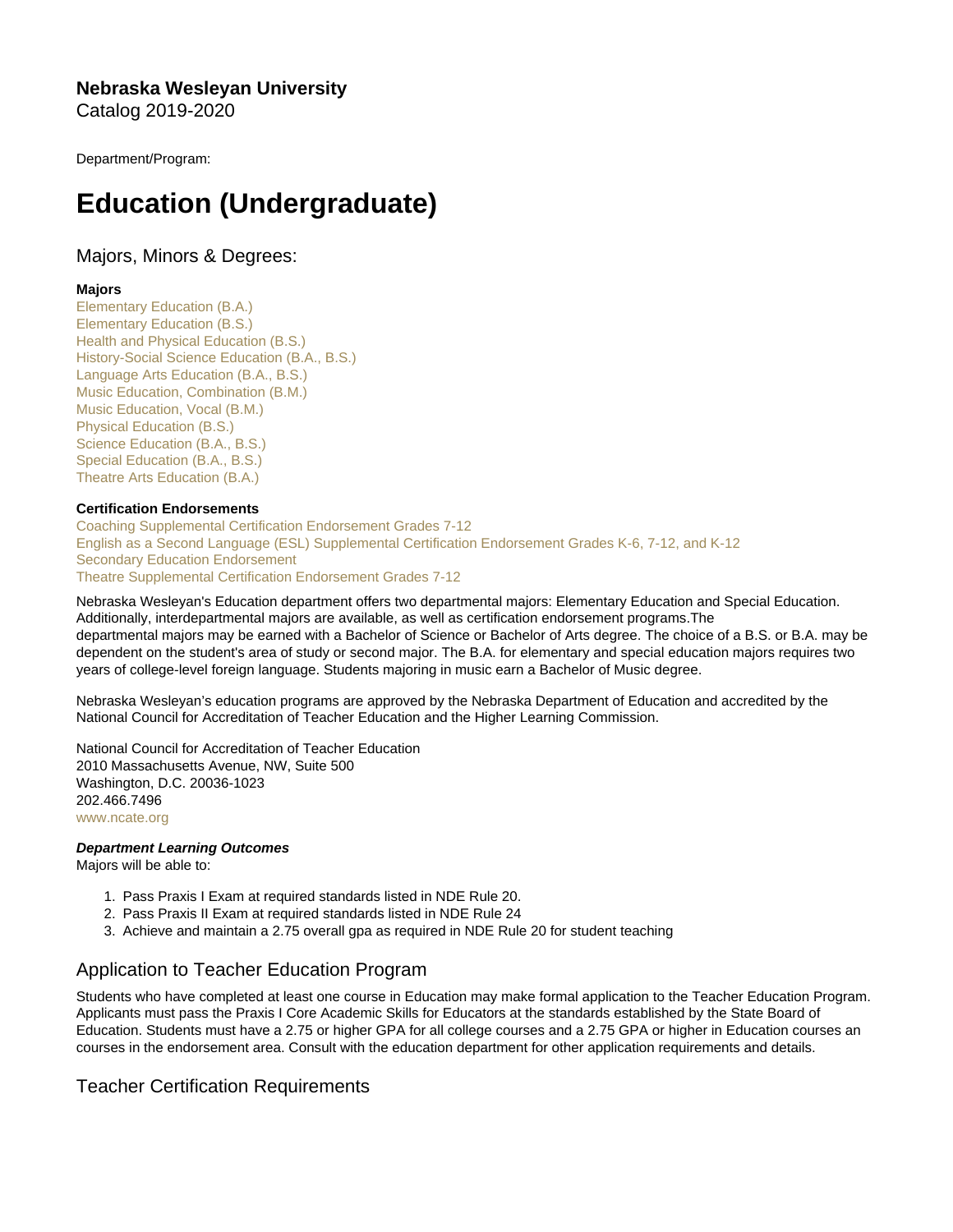All students who expect to be recommended for teacher certification must become candidates in the department's Teacher Education Program. Once a student has applied for candidacy in the program, the student must schedule coursework with an adviser in the education department and in the student's teaching subjects or field. After a student fulfills the requirements or a degree for graduation and for the Teacher Education Program, the student may be recommended for a teaching certificate by the certification officer in the Education Department. The Career Center assists prospective teachers in securing teaching contracts but does not guarantee employment.

Nearly every state requires teaching seeking certification in to have passed a content-specific test with a state specified score. Nebraska requires all persons seeking a certificate on or after September 1, 2015 to take the appropriate Praxis II test and achieve a score at or above the minimum required by the state. NWU students will be required to take the Praxis II in their senior year.

# Teaching Endorsements

Teaching endorsements are divided into three categories: subject, field, and supplementary. Candidates must complete at least one subject endorsement or one field endorsement to become certified.

# Subject Endorsement

Candidates who are preparing for a subject endorsement should choose from the following list: Biology (7-12); Chemistry (7- 12); History (7-12); Physical Education (K-6, 7-12); Physics (7-12); Secondary English (7-12); Special Education Generalist (K-6); Vocal Music (PK-12); and World Language (French, German, Spanish) (K-8, 7-12, K-12). See the education department for details.

# Field Endorsement

To be certified, a candidate who is preparing for a field endorsement must choose one of the following fields: Art (PK-12); BMIT (Business, Marketing and Information Technology) (6-12); Elementary Education (K-6); English Language Arts (7-12); Health and Physical Education (7-12); Mathematics (6-12); Music (PK-12); Science (7-12); and Social Science (7-12). See the education department for details.

# Supplementary Endorsement

The department offers the following supplementary endorsements for students who are completing at least one subject or field endorsement: Coaching (7-12); English as a Second Language (K-12, P-6, 7-12); and Theatre (7-12). See the education department for details.

# Pass/Fail Policy

Education department courses are not offered on a Pass/Fail basis except for a field experience.

# Supervised Teaching

A variety of supervised teaching (commonly called student teaching) opportunities are offered for students in education. These individuals may student teach in the Lincoln Public Schools, neighboring communities, in Chicago's urban schools, or abroad. A minimum of 14 semester hours of supervised teaching is required for graduation.

# Supervised Teaching Abroad

Nebraska Wesleyan's supervised teaching program allows students to complete eight weeks of their student teaching requirement in Australia, New Zealand, Taiwan, Germany, Spain, England, Ireland, Costa Rica, Ecuador, Italy, Tazmania, Scotland, Wales, or India. Students interested in teaching abroad should apply to the department one year in advance. Students should contact the department chair for details.

Supervised Teaching through the Chicago Center for Urban Life and Culture

Student teaching in an urban environment in Chicago may be available as part of the Chicago Center for Urban Life and Culture. Along with student teaching, students attend seminars that introduce them to the city. Students should contact the department chair for details.

# Courses

[EDUC 1000 Art in the Elementary School](https://catalog.nebrwesleyan.edu/node/333211) (3 hours) See [ART 1000 Art in the Elementary School.](https://catalog.nebrwesleyan.edu/cc/2019-2020/course/333010)

[EDUC 1010 Introduction to Education in the United States](https://catalog.nebrwesleyan.edu/node/333212) (2 hours)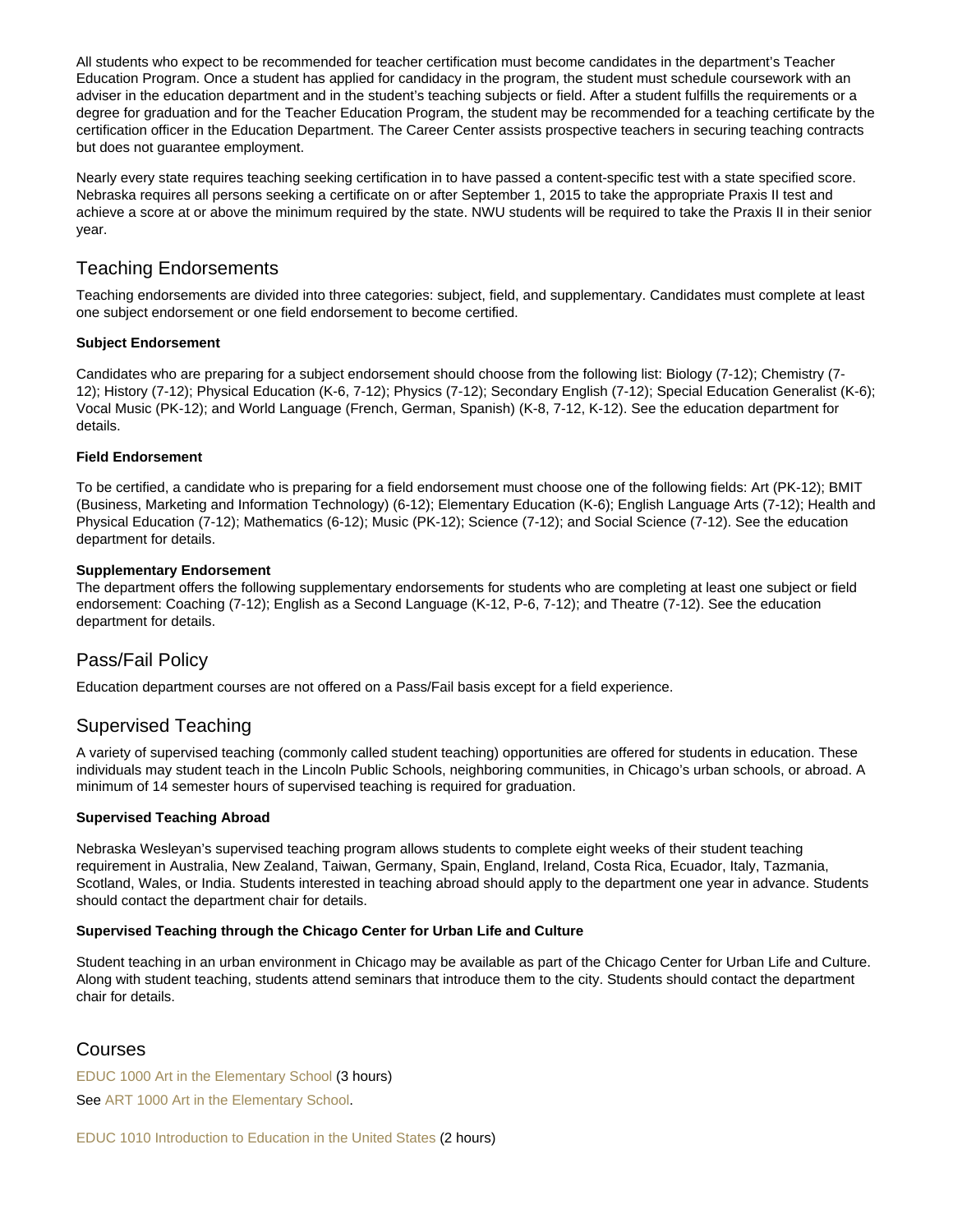A course providing a broad, general survey of education in the United States, designed to help students decide whether to continue coursework in professional education. This course is a prerequisite to further work in the department. (Normally offered each semester.)

### [EDUC 1680 Literature for Children and Youth](https://catalog.nebrwesleyan.edu/node/335601) (3 hours)

An introduction to and survey of the genres of literature for children, along with the place of children's literature in the curriculum and the evaluation of the literary worth of children's books. (Normally offered each spring semester.)

# [EDUC 1750 Field Experience](https://catalog.nebrwesleyan.edu/node/333213) (1 hour)

A course designed to allow students an opportunity to determine if they have a talent for teaching. Students will be assigned to assist an elementary, or secondary school teacher for a designated period of time each week. May be repeated a maximum of three times.

Pass/Fail only. Pre or corequisite(s): [EDUC 1010 Introduction to Education in the United States](https://catalog.nebrwesleyan.edu/cc/2021-2022/course/359733). (Normally offered each semester.)

#### [EDUC 1900 Selected Topics](https://catalog.nebrwesleyan.edu/node/334804) (1-4 hours)

A topical course designed to investigate relevant subject matter not included in any standard courses. The title and the content will be determined by current mutual interests of students and faculty. This course may be offered to meet a requirement for a major only by approval of the department chair.

#### [EDUC 1950 Independent Study](https://catalog.nebrwesleyan.edu/node/334805) (1-4 hours)

This is a research course. The student initially meets with the department chair to select a study topic and review research methods. At this time the student will be assigned a faculty resource person to guide his or her work and assist in an advisory capacity. A copy of the student's work is filed in the archives for the department. Independent Study may not duplicate courses described in the catalog.

Prerequisite(s): Permission of the department chair.

### [EDUC 1960 Special Projects](https://catalog.nebrwesleyan.edu/node/334806) (1-15 hours)

Supervised individual projects for students on topics selected by the student in consultation with the instructor. Special Projects may not duplicate courses described in the catalog. Prerequisite(s): Permission of the instructor.

#### [EDUC 1970 Internship](https://catalog.nebrwesleyan.edu/node/334807) (1-8 hours)

An on-the-job experience oriented toward the student's major interest. The student is to secure a position in an organization that satisfies the mutual interests of the instructor, the sponsor, and the student. P/F Only. Prerequisite(s): Permission of the department chair.

#### [EDUC 2000 Art in the Secondary School](https://catalog.nebrwesleyan.edu/node/333214) (3 hours)

See [ART 2000 Art in the Secondary School](https://catalog.nebrwesleyan.edu/cc/2021-2022/course/359544).

#### [EDUC 2050 Human Development and Learning I](https://catalog.nebrwesleyan.edu/node/333215) (2 hours)

A course designed to acquaint students with the basic principles of growth and all phases of human development. Students will be required to assist an elementary or secondary teacher for a 50-minute period twice a week. Pre or corequisite(s): [EDUC 1010 Introduction to Education in the United States](https://catalog.nebrwesleyan.edu/cc/2021-2022/course/359733) or permission of the department chair or instructor.

(Normally offered each semester.)

#### [EDUC 2050L Human Development and Learning I Laboratory](https://catalog.nebrwesleyan.edu/node/333216) (0 hours)

Students observe/assist in educational settings associated with our P-12 school system. P/F Only. Corequisite(s): [EDUC 2050 Human Development and Learning I](https://catalog.nebrwesleyan.edu/cc/2021-2022/course/359736). (Normally offered each semester.)

Archway Curriculum: Essential Connections: Experiential Learning: Exploratory

[EDUC 2060 Human Development and Learning II](https://catalog.nebrwesleyan.edu/node/333217) (2 hours)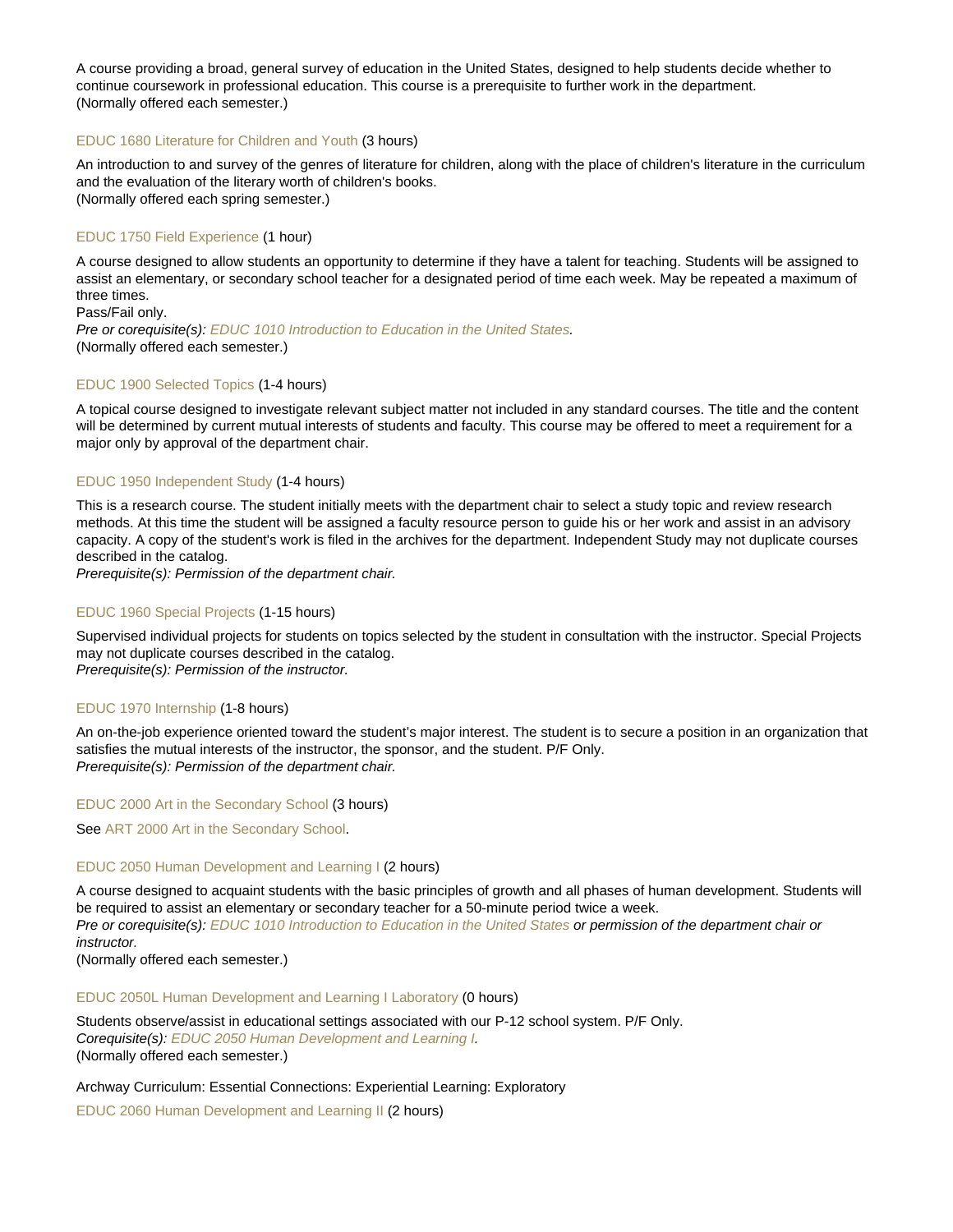A continuation of [EDUC 2050](https://catalog.nebrwesleyan.edu/cc/2021-2022/course/359736) with emphasis on the principles of learning and their application in the field of education. Secondary students will be required to assist a school teacher for a 50-minute period twice a week. Pre or corequisite(s): [EDUC 1010 Introduction to Education in the United States](https://catalog.nebrwesleyan.edu/cc/2021-2022/course/359733) and [EDUC 2050 Human Development and](https://catalog.nebrwesleyan.edu/cc/2021-2022/course/359736) [Learning I](https://catalog.nebrwesleyan.edu/cc/2021-2022/course/359736), or permission of the department chair or instructor. (Normally offered each spring semester.)

#### [EDUC 2090 Theory of Reading](https://catalog.nebrwesleyan.edu/node/333219) (2 hours)

This course serves as a theoretical foundation for the Reading and Language Arts Methods course. The students will define reading and discuss the purposeful nature of reading. The class presents a survey of the various theories of reading acquisition and familiarizes students with specific theories. It will encourage students to begin forming their own philosophy about the reading process. The State Standards for Reading and Writing will be presented and explored for their connections to theory and practice. The interconnectedness of listening, speaking, reading, and writing will be explored. This course will begin to build the bridge between theory and classroom application.

Prerequisite(s): [EDUC 1010 Introduction to Education in the United States.](https://catalog.nebrwesleyan.edu/cc/2021-2022/course/359733)

(Normally offered each spring semester.)

### Archway Curriculum: Essential Connections: Writing Instructive

#### [EDUC 2500 English Language Learners in the 21st Century Classroom](https://catalog.nebrwesleyan.edu/node/333220) (3 hours)

This course is designed to familiarize students with the learning processes of English language learners, including their understanding of the new culture and its educational system. Students will demonstrate knowledge of basic federal and state laws related to limited English proficient students, as well as demonstrate knowledge of ways to create linkages with students' families that enhance their educational experiences. Practicum experiences will allow students to engage in reflective thinking by analyzing, evaluating, and strengthening their professional practice. The course structure combines lectures, discussions, required readings, practicum experiences, and a practical application of skills. (Normally offered alternate years.)

# [EDUC 2690 Young Adult Literature](https://catalog.nebrwesleyan.edu/node/333222) (3 hours)

See [ENG 2690 Young Adult Literature.](https://catalog.nebrwesleyan.edu/cc/2021-2022/course/360303)

#### Archway Curriculum: Essential Connections: Speaking Instructive

#### [EDUC 2850 Education in a Pluralistic Society](https://catalog.nebrwesleyan.edu/node/333223) (3 hours)

This course helps future teachers and coaches recognize and understand biases experienced by groups and individuals due to race, ethnicity, gender, social class, religion, exceptionality, sexual orientation, and language background to help them work effectively with a diverse student or student-athlete population. This course meets the Nebraska Human Relations Training requirement for teacher certification and for the NSAA coaching certification

Pre or Corequisite(s): [EDUC 1010 Introduction to Education in the United States](https://catalog.nebrwesleyan.edu/cc/2019-2020/course/333212) or declared Coaching minor, or permission of instructor.

(Normally offered each semester.)

Archway Curriculum: Integrative Core: Democracy Thread Archway Curriculum: Essential Connections: Diversity Instructive: U.S.

[EDUC 2870 Instructional Technology](https://catalog.nebrwesleyan.edu/node/333224) (3 hours)

See [SPED 2870 Instructional and Adaptive Technology.](https://catalog.nebrwesleyan.edu/cc/2021-2022/course/360232)

#### [EDUC 2900 Selected Topics](https://catalog.nebrwesleyan.edu/node/334340) (1-4 hours)

A course designed to treat subject matter not covered in other standard courses or to provide study of subject matter introduced in other courses. The title, content, and credit hours will be determined by current mutual interests of faculty and students. Prerequisite(s): Approval of the department chair.

# [EDUC 2950 Independent Study](https://catalog.nebrwesleyan.edu/node/334808) (1-4 hours)

This is a research course. The student initially meets with the department chair to select a study topic and review research methods. At this time the student will be assigned a faculty resource person to guide his or her work and assist in an advisory capacity. A copy of the student's work is filed in the archives for the department. Independent Study may not duplicate courses described in the catalog.

Prerequisite(s): Permission of the department chair.

[EDUC 2960 Special Projects](https://catalog.nebrwesleyan.edu/node/333225) (1-15 hours)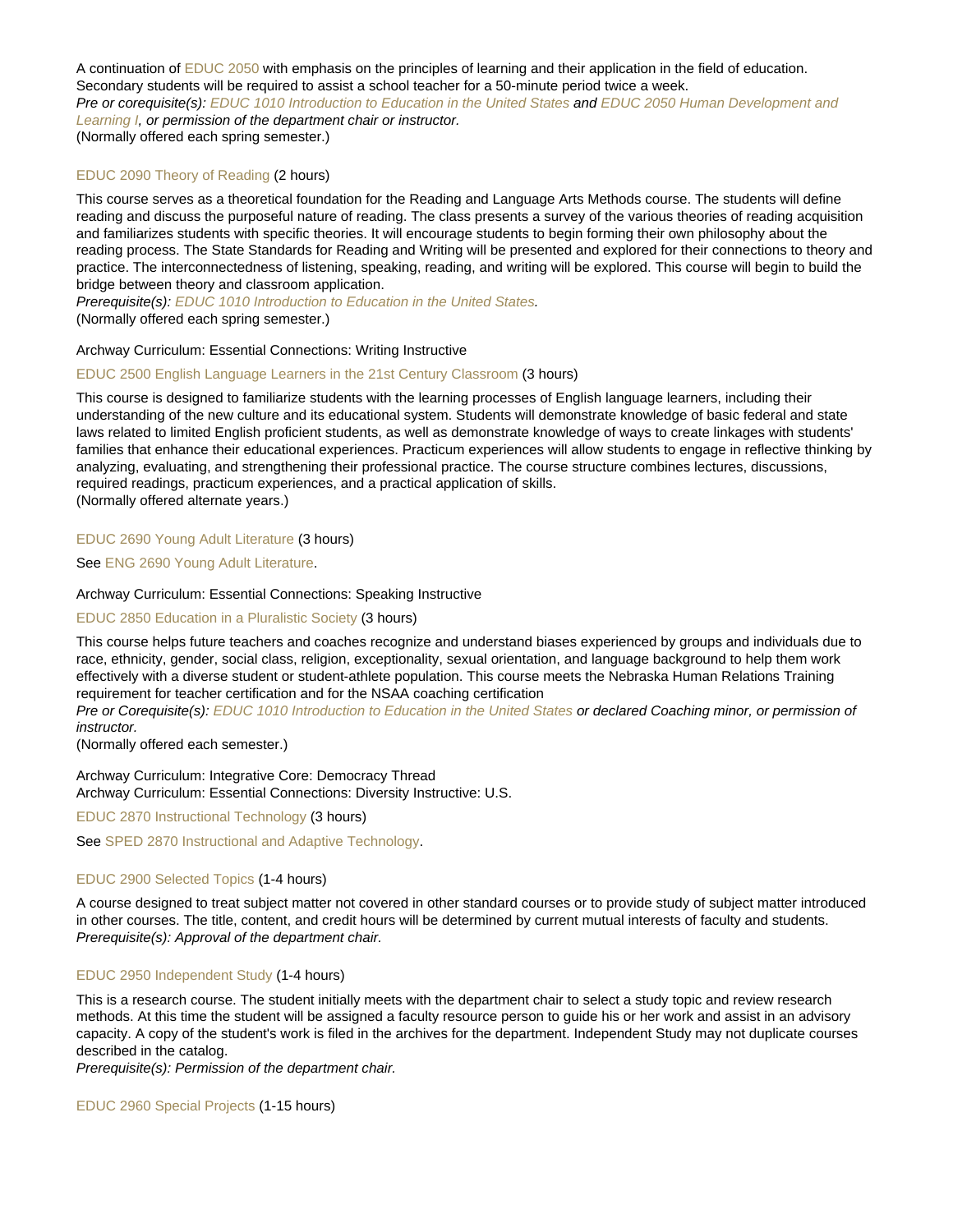An opportunity for a student to engage in an individually arranged project supervised by a member of the faculty. Prerequisite(s): Approval of the department chair.

# [EDUC 2970 Internship](https://catalog.nebrwesleyan.edu/node/334809) (1-8 hours)

An on-the-job experience oriented toward the student's major interest. The student is to secure a position in an organization that satisfies the mutual interests of the instructor, the sponsor, and the student. P/F Only. Prerequisite(s): Permission of the department chair.

# [EDUC 3040 Methods for Teaching Modern Languages K-6](https://catalog.nebrwesleyan.edu/node/333226) (3 hours)

A study of a variety of methods as well as curriculum design/implementation for successful teaching of modern languages in the elementary classroom. Materials are evaluated as well as created to enhance learning. French, German, Japanese, and Spanish are included.

Prerequisite(s): Acceptance into the Teacher Education program or permission of the department chair. (Normally offered alternate years.)

# [EDUC 3130 Educational Assessments: Secondary](https://catalog.nebrwesleyan.edu/node/333227) (3 hours)

A study of teacher-made, informal tests as well as formal, standardized tests. Students learn to devise assessment instruments for evaluation purposes. They also learn to administer, score, and interpret the results of standardized tests. Prerequisite(s): Acceptance in the Teacher Education Program or permission of the department chair. (Normally offered each fall semester.)

# [EDUC 3140 Methods for Teaching Modern Languages in 7-12](https://catalog.nebrwesleyan.edu/node/333228) (3 hours)

A study of a variety of methods as well as curriculum design/implementation for successful teaching of modern languages in the middle and secondary school classroom. Materials are evaluated as well as created to enhance learning. French, German, Japanese, and Spanish are included.

Prerequisite(s): Acceptance into the Teacher Education program or permission of the department chair. (Normally offered alternate years.)

# [EDUC 3150 Educational Assessments: Directed Study](https://catalog.nebrwesleyan.edu/node/333229) (2 hours)

A study of the tools and techniques of measurement and evaluation. The specific topics depend upon the student's program and needs.

Prerequisite(s): Acceptance into the Teacher Education Program or permission of the department chair.

# [EDUC 3240 Methods for Teaching Communication and Theatre Arts in 7-12](https://catalog.nebrwesleyan.edu/node/333232) (3 hours)

A survey of the methods for teaching communication in the classroom and of directing extracurricular activities. Cross listed with [THTRE 3240.](https://catalog.nebrwesleyan.edu/cc/2021-2022/course/360648)

Prerequisite(s): Acceptance into the Teacher Education Program or permission of the department chair.

### [EDUC 3260 Methods for Teaching English in 7-12](https://catalog.nebrwesleyan.edu/node/335886) (3 hours)

A diagnostic view of all elements pertinent to teaching English in middle and secondary schools. Strong practical emphasis will be placed on the proportional and organized development of middle and secondary English courses, realistic presentation of materials, and the practical and varied methods of testing appropriate to such courses.

Prerequisite(s): Acceptance into the Teacher Education Program or permission of the department chair. (Normally offered each fall semester.)

### [EDUC 3280 Methods for Teaching Science in 7-12](https://catalog.nebrwesleyan.edu/node/333233) (3 hours)

The study and use of teaching methods and models in middle and secondary schools and their application to the learning styles of these age groups. Includes an examination of various science curriculum programs, laboratory safety procedures, and the selection and organization of content and teaching materials.

Prerequisite(s): Acceptance into the Teacher Education Program or permission of the department chair. (Normally offered every even spring semester.)

### [EDUC 3290 Methods for Teaching Mathematics in 7-12](https://catalog.nebrwesleyan.edu/node/333234) (3 hours)

The study of the methods of teaching mathematics in middle and secondary schools. Includes teaching materials, methods, objectives, and various models of teaching.

Prerequisite(s): Acceptance into the Teacher Education Program or permission of the department chair. (Normally offered each odd spring semester.)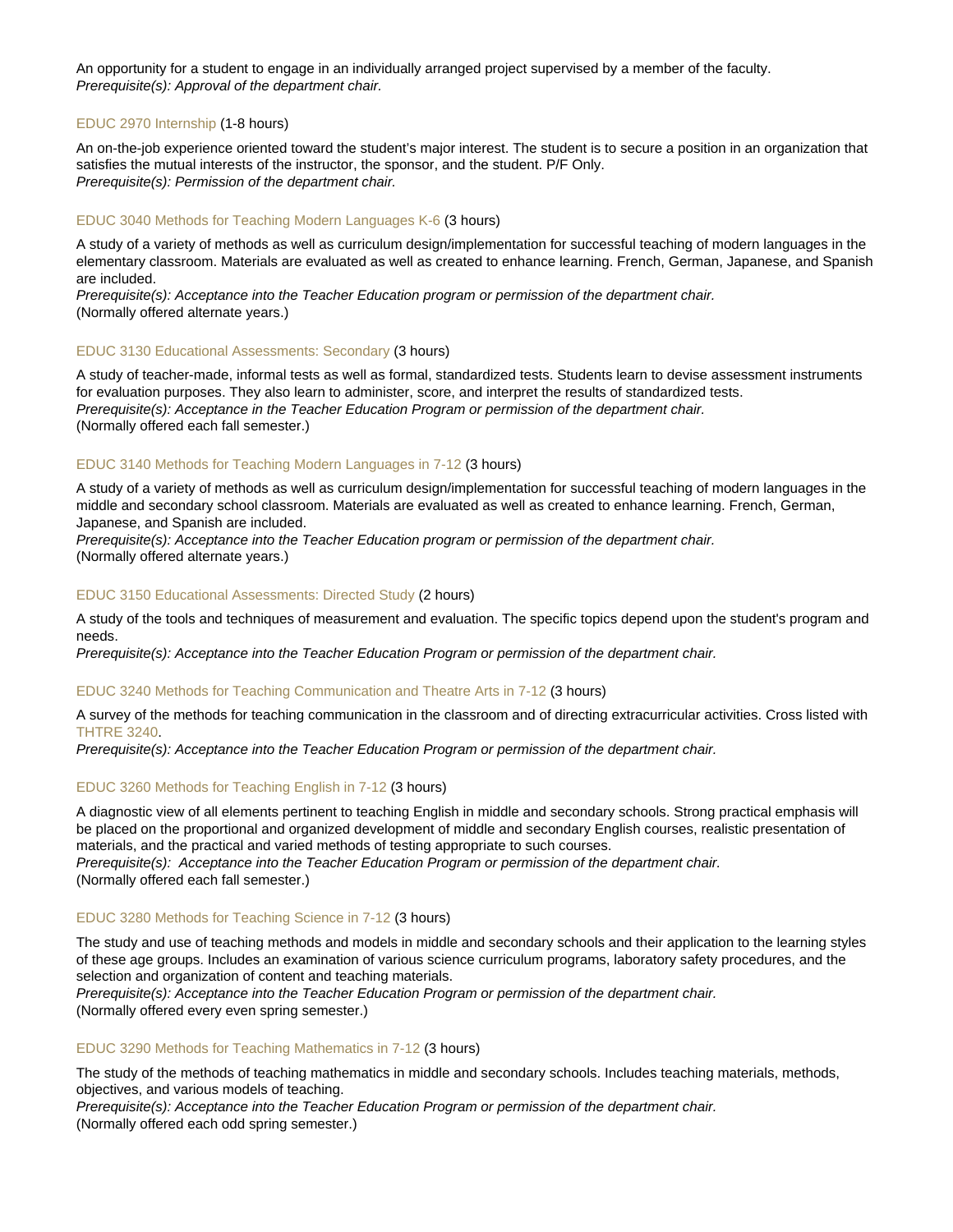#### [EDUC 3350 General Secondary Methods](https://catalog.nebrwesleyan.edu/node/333235) (2 hours)

A critical and functional study of effective methods of instruction with emphasis on the planning/teaching/assessment processes applicable for junior high and high schools. Students design and teach an interdisciplinary unit plan in [EDUC 3360 General](https://catalog.nebrwesleyan.edu/cc/2021-2022/course/359757) [Secondary Methods Lab](https://catalog.nebrwesleyan.edu/cc/2021-2022/course/359757) that incorporates specific forms of instructional technology. Prerequisite(s): Acceptance into the Teacher Education Program or permission of the department chair.

Corequisite(s): [EDUC 3360 General Secondary Methods Lab.](https://catalog.nebrwesleyan.edu/cc/2021-2022/course/359757) (Normally offered each semester.)

#### [EDUC 3360 General Secondary Methods Lab](https://catalog.nebrwesleyan.edu/node/333236) (1 hour)

Students plan and teach a variety of lessons within a unit plan that incorporates specific teaching and assessment strategies. Second, students will apply various classroom management approaches.

Prerequisite(s): Acceptance into the Teacher Education Program or permission of the department chair. Corequisite(s): [EDUC 3350 General Secondary Methods](https://catalog.nebrwesleyan.edu/cc/2021-2022/course/359756).

(Normally offered each semester.)

#### [EDUC 3390 Methods for Teaching Reading and Writing in 7-12](https://catalog.nebrwesleyan.edu/node/333238) (3 hours)

A course focusing on the methodology, processes, and content of reading and writing at the secondary school level. Particular attention is given to strategies effective in teaching developmental reading and writing, content area reading and writing, and basic skills in diagnosis and remediation. Laboratory experiences are provided. No P/F. Prerequisite(s): Acceptance into the Teacher Education Program or permission of the department chair.

(Normally offered each fall semester.)

Archway Curriculum: Essential Connections: Writing Instructive

#### [EDUC 3400 Teaching Mathematics in K-8](https://catalog.nebrwesleyan.edu/node/334197) (2 hours)

This course focuses on the content and process skills of teaching and learning math in the elementary and middle grades. The course incorporates methodologies (including interdisciplinary approaches) for developing and implementing curriculum and assessing learning. Laboratory experiences are provided.

Prerequisite(s): Acceptance into the Teacher Education Program or permission of the department chair.

Corequisite(s): [EDUC 3440 Teaching Natural Sciences K-8.](https://catalog.nebrwesleyan.edu/cc/2021-2022/course/359761)

(Normally offered each spring semester.)

### [EDUC 3420 Teaching Social Sciences in K-8](https://catalog.nebrwesleyan.edu/node/333239) (3 hours)

A course focusing on the methodology and content of elementary social sciences. It includes a survey of social science content, strategies for teaching the five disciplines of the social sciences, interdisciplinary approaches, human relationships, mental health, and community health. No P/F.

Prerequisite(s): [EDUC 2090 Theory of Reading](https://catalog.nebrwesleyan.edu/cc/2019-2020/course/333219) and acceptance into the Teacher Education Program, or permission of the department chair.

(Normally offered each fall semester.)

#### [EDUC 3440 Teaching Natural Sciences K-8](https://catalog.nebrwesleyan.edu/node/333240) (3 hours)

This course focuses on the content and process skills of teaching and learning science in the elementary and middle grades. The course incorporates methodologies (including interdisciplinary approaches) for developing and implementing curricula and assessing learning. Laboratory experiences are provided.

Prerequisite(s): Acceptance into the Teacher Education Program or permission of the department chair. Corequisite(s): [EDUC 3400 Teaching Mathematics in K-8](https://catalog.nebrwesleyan.edu/cc/2021-2022/course/360716).

(Normally offered each spring semester.)

### [EDUC 3450 Methods for Teaching Literacy in K-8](https://catalog.nebrwesleyan.edu/node/333241) (4 hours)

A course focusing on planning, teaching, and assessing the four broad areas of literacy: listening, speaking, reading, and writing. The course includes writing plans that address objectives and standards, and meeting the needs of individual students. Teaching includes a variety of methodologies: basal series, direct instruction, holistic approaches, and balanced instruction. Effective listening, speaking, and writing through knowledge and proficiency in grammar usage, spelling, and handwriting are covered. Students gather information and experiences throughout the semester to form their own philosophies of teaching and assessing literacy. A unit on educational assessment and interpretation of results is also included. Includes 25 hours of practicum experience.

Prerequisite(s): [EDUC 2090 Theory of Reading](https://catalog.nebrwesleyan.edu/cc/2021-2022/course/359740) and acceptance into the Teacher Education Program, or permission of the department chair.

Corequisite(s): [SPED 3480 Curriculum Adaptations for Language Art Methods.](https://catalog.nebrwesleyan.edu/cc/2021-2022/course/360237)

(Normally offered each fall semester.)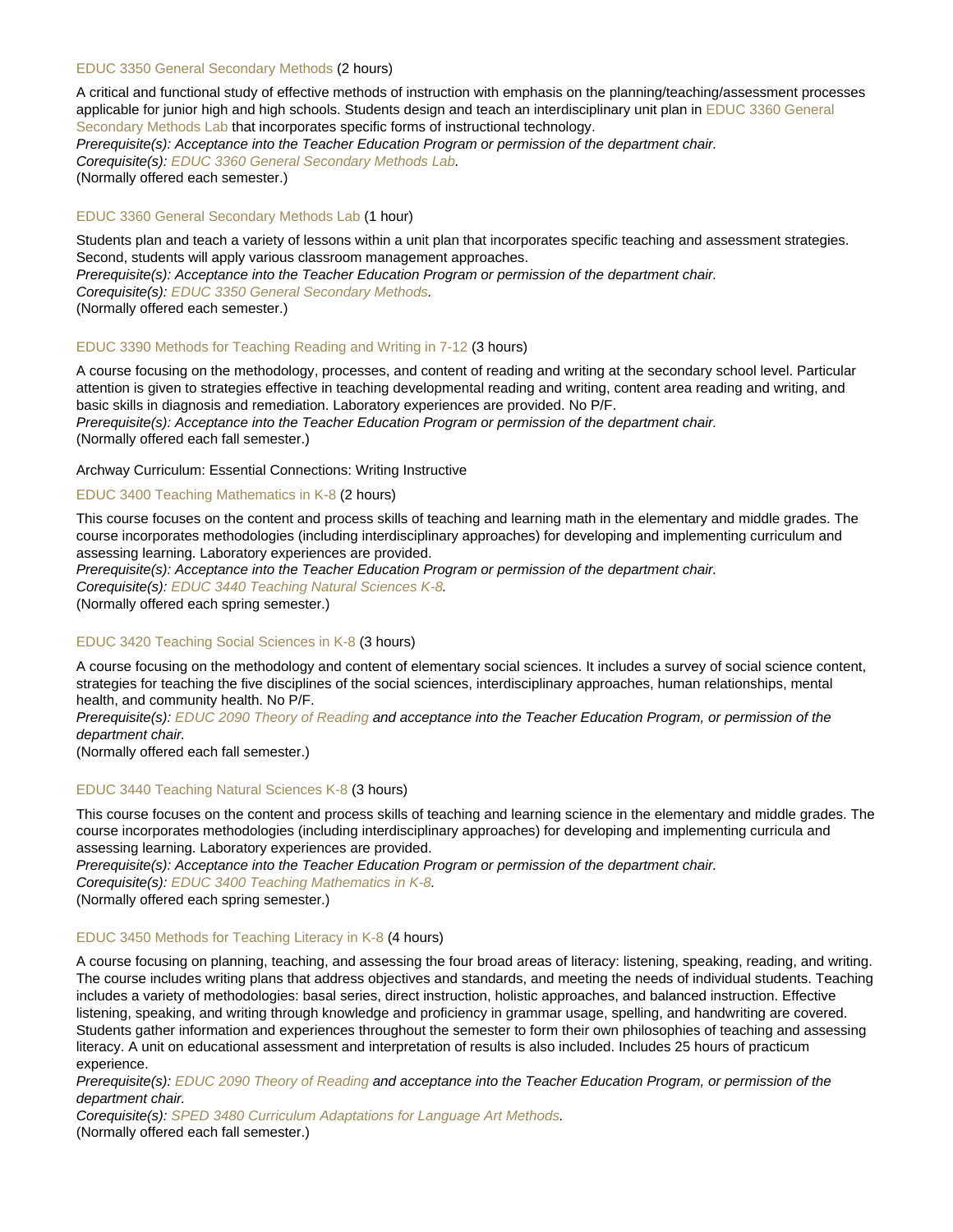#### Archway Curriculum: Essential Connections: Writing Instructive

#### [EDUC 3460A Methods Practicum K-8 Literacy](https://catalog.nebrwesleyan.edu/node/333243) (1 hour)

A practicum opportunity allowing students to practice the planning, teaching, assessment, and dispositions that are presented in methods classes.

Corequisite(s): [EDUC 3450 Methods for Teaching Literacy in K-8,](https://catalog.nebrwesleyan.edu/cc/2021-2022/course/359762) [SPED 3460 Adapted Methods Practicum K-8](https://catalog.nebrwesleyan.edu/cc/2021-2022/course/360236) and [SPED 3480](https://catalog.nebrwesleyan.edu/cc/2021-2022/course/360237) [Curriculum Adaptations for Language Art Methods](https://catalog.nebrwesleyan.edu/cc/2021-2022/course/360237).

(Normally offered each fall semester.)

### [EDUC 3460B Methods Practicum K-8 Math](https://catalog.nebrwesleyan.edu/node/333244) (1 hour)

A practicum opportunity allowing students to practice the planning, teaching, assessment, and dispositions that are presented in methods classes.

Pre or corequisite(s): [EDUC 3400 Teaching Mathematics in K-8](https://catalog.nebrwesleyan.edu/cc/2021-2022/course/360716) and [SPED 3700 Curriculum Adaptations for Math and Science](https://catalog.nebrwesleyan.edu/cc/2021-2022/course/360239) [Methods.](https://catalog.nebrwesleyan.edu/cc/2021-2022/course/360239)

(Normally offered each spring semester.)

#### [EDUC 3500 Curriculum and Assessment for Teaching English Language Learners](https://catalog.nebrwesleyan.edu/node/333245) (3 hours)

This course is designed to familiarize students with effective research-based methods for designing curriculum and assessments for English language learners. Key concepts addressed in this course include language development in the learning domains of reading, writing, listening, and speaking. Students will demonstrate knowledge of basic federal and state laws related to limited English proficient students, as well as demonstrate knowledge of ways to create linkages with students' families that enhance their educational experiences. Practicum experiences will allow students to engage in reflective thinking by analyzing, evaluating, and strengthening their professional practice. The course structure combines lectures, discussions, required readings, and a practical application of skills.

(Normally offered each even spring semester.)

#### [EDUC 3510 Methods for Teaching English Language Learners](https://catalog.nebrwesleyan.edu/node/333246) (3 hours)

This course is designed to familiarize students with effective research-based methods for instructing English language learners, including scaffolding instruction in mainstream content-area courses. Students will demonstrate knowledge of basic federal and state laws related to limited English proficient students, as well as demonstrate knowledge of ways to create linkages with students' families that enhance their educational experiences. Practicum experiences will allow students to engage in reflective thinking by analyzing, evaluating, and strengthening their professional practice. The course structure combines lectures, discussions, required readings, practicum experiences, and a practical application of skills. (Normally offered each even fall semester.)

# [EDUC 3600 Student Teaching for English Language Learning](https://catalog.nebrwesleyan.edu/node/333249) (1-3 hours)

A diagnostic view of all elements pertinent to teaching English in middle and secondary schools. Strong practical emphasis will be placed on the proportional and organized development of middle and secondary English courses, realistic presentation of materials, and the practical and varied methods of testing appropriate to such courses. Prerequisite(s): Acceptance into the Teacher Education Program or permission of the department chair. (Normally offered each semester.)

#### [EDUC 3640 Methods for Teaching Social Sciences in 7-12](https://catalog.nebrwesleyan.edu/node/334159) (3 hours)

Designed for middle and secondary education students working toward certification in one of the following social science fields: economics, general social studies, history, political science, psychology, and sociology. No P/F. Prerequisite(s): Acceptance into the Teacher Education Program or permission of the department chair. (Normally offered each fall semester.)

#### [EDUC 3820 Methods for Teaching Business in 7-12](https://catalog.nebrwesleyan.edu/node/333253) (3 hours)

This course will provide a practical overview of setting objectives, utilizing teaching materials, selecting and organizing subject matter, and instructing and evaluating as applied to accounting and basic business subjects. No P/F. Prerequisite(s): Acceptance into the Teacher Education Program or approval of the department chair.

#### [EDUC 3860 Classroom Management and Discipline](https://catalog.nebrwesleyan.edu/node/333367) (1 hour)

This course focuses on various attitudes, behaviors, and techniques which lead to effective classroom management. Students will engage in critical thinking and reflection as they review and develop effective classroom management practices. Prerequisite(s): Acceptance into the Teacher Education Program or approval of the department chair. (Normally offered each fall semester.)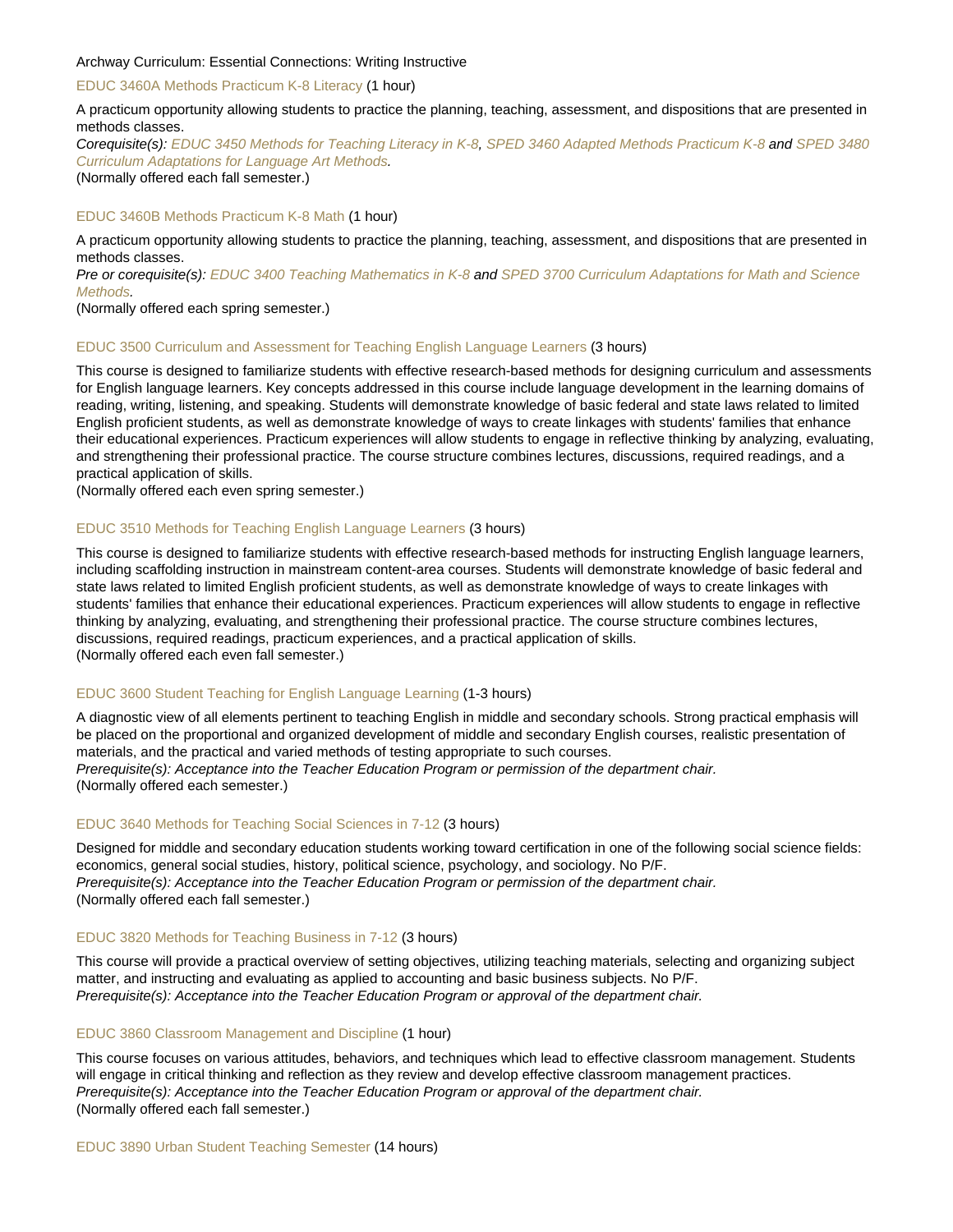The Chicago Center for Urban Life and Culture project is a semester-long program that involves both interdisciplinary class work and field experiences in Chicago, Illinois, including full-time student teaching. The semester program will replace certain teacher certification program requirements as determined by the department chair.

Prerequisite(s): Students must meet the preliminary requirements for student teaching, be approved by the education department and the chair of the department in which the student is majoring, and be accepted by the Chicago Center Program Director.

#### [EDUC 3900 Selected Topics](https://catalog.nebrwesleyan.edu/node/333370) (1-4 hours)

A course designed to treat subject matter not covered in other standard courses, or to provide advanced study of subject matter introduced in other courses. The title, content, and credit hours will be determined by current mutual interests of faculty and students.

Prerequisite(s): Approval of the department chair.

# [EDUC 3950 Independent Study](https://catalog.nebrwesleyan.edu/node/333373) (1-12 hours)

This is a research course. The student initially meets with the department chair to select a study topic and review research methods. At this time the student will be assigned a faculty resource person to guide his or her work and assist in an advisory capacity. A copy of the student's work is filed in the archives for the department. Independent Study may not duplicate courses described in the catalog.

Prerequisite(s): Permission of the department chair.

#### [EDUC 3960 Special Projects](https://catalog.nebrwesleyan.edu/node/333374) (1-15 hours)

An opportunity for a student to engage in an individually arranged project supervised by a member of the faculty. Prerequisite(s): Approval of the department chair.

#### [EDUC 3970 Internship](https://catalog.nebrwesleyan.edu/node/334810) (1-8 hours)

An on-the-job experience oriented toward the student's major interest. The student is to secure a position in an organization that satisfies the mutual interests of the instructor, the sponsor, and the student. P/F Only. Prerequisite(s): Permission of the department chair.

#### [EDUC 4790 Supervised Teaching in Elementary School Music](https://catalog.nebrwesleyan.edu/node/334562) (7-14 hours)

Students work with one or more music teachers in an elementary school. Prerequisite(s): Acceptance into the Teacher Education Program or permission of the department chair.

Archway Curriculum: Essential Connections: Experiential Learning: Intensive

#### [EDUC 4800 Supervised Teaching in the Elementary School](https://catalog.nebrwesleyan.edu/node/334563) (7-14 hours)

Students work with one or more regular teachers in an elementary school. They teach a full day, attend the student teaching seminar, and conference with their college supervisors as directed. Prerequisite(s): Completion of preliminary student teaching requirements or approval of the department chair.

Archway Curriculum: Essential Connections: Experiential Learning: Intensive

[EDUC 4810 Supervised Teaching in Elementary School Physical Education](https://catalog.nebrwesleyan.edu/node/334564) (7-14 hours)

Students work with one or more regular physical education teachers in an elementary school. They attend the student teaching seminar and conference with their college supervisor as directed. Prerequisite(s): Completion of preliminary student teaching requirements or approval of the department chair.

#### [EDUC 4830 Supervised Teaching in Secondary School Music](https://catalog.nebrwesleyan.edu/node/334566) (7-14 hours)

Students work with one or more music teachers in a secondary school. Prerequisite(s): Completion of preliminary student teaching requirements or approval of the department chair.

# Archway Curriculum: Essential Connections: Experiential Learning: Intensive

[EDUC 4840 Supervised Teaching in the Elementary School](https://catalog.nebrwesleyan.edu/node/334567) (7-14 hours)

Students work with one or more regular teachers in an elementary school. They teach a full day, attend the student teaching seminar, and conference with their college supervisors as directed. No P/F. Prerequisite(s): Completion of preliminary student teaching requirements or approval of the department chair.

[EDUC 4870 Supervised Teaching in the Secondary School](https://catalog.nebrwesleyan.edu/node/334569) (7-14 hours)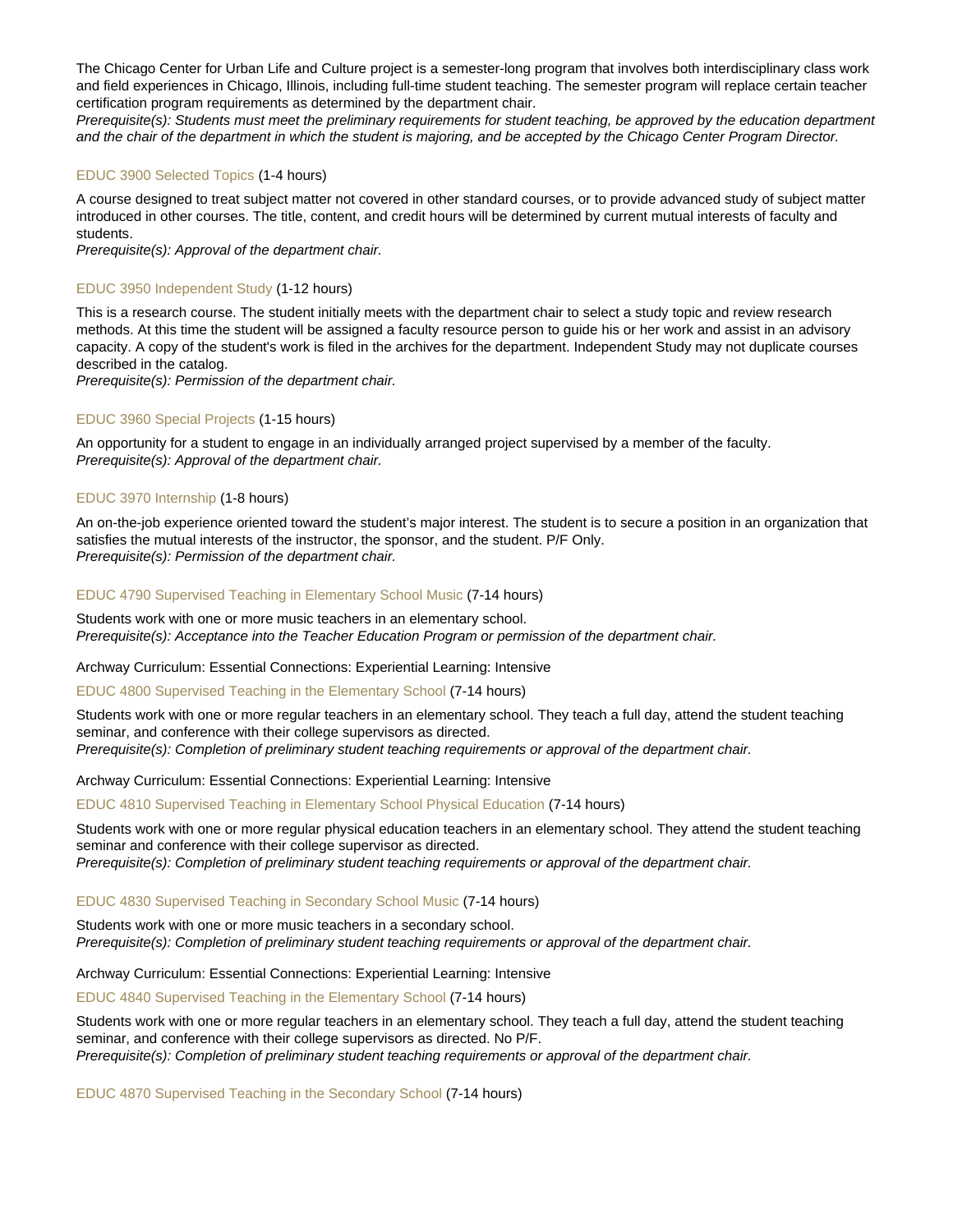Students work with one or more regular teachers in a secondary school. They attend the student teaching seminar and conference with their college supervisor as directed.

Prerequisite(s): Completion of preliminary student teaching requirements or approval of the department chair.

#### Archway Curriculum: Essential Connections: Experiential Learning: Intensive

#### [EDUC 4890 Urban Student Teaching Semester](https://catalog.nebrwesleyan.edu/node/335885) (14 hours)

The Chicago Center for Urban Life and Culture project is a semester-long program that involves both interdisciplinary class work and field experiences in Chicago, Illinois, including full-time student teaching. The semester program will replace certain teacher certification program requirements as determined by the department chair.

Prerequisite(s): Students must meet the preliminary requirements for student teaching, be approved by the education department and the chair of the department in which the student is majoring, and be accepted by the Chicago Center Program Director.

#### Archway Curriculum: Essential Connections: Experiential Learning: Intensive

#### [EDUC 4900 Selected Topics](https://catalog.nebrwesleyan.edu/node/334811) (1-4 hours)

A topical course designed to investigate relevant subject matter not included in any standard courses. The title and the content will be determined by current mutual interests of students and faculty. This course may be offered to meet a requirement for a major only by approval of the department chair.

#### [EDUC 4910 Directed Readings](https://catalog.nebrwesleyan.edu/node/334812) (1-6 hours)

An opportunity for students, under the supervision of a faculty member, to pursue scientific literature not covered in other coursework.

#### [EDUC 4950 Independent Study](https://catalog.nebrwesleyan.edu/node/334813) (1-4 hours)

This is a research course. The student initially meets with the department chair to select a study topic and review research methods. At this time the student will be assigned a faculty resource person to guide his or her work and assist in an advisory capacity. A copy of the student's work is filed in the archives for the department. Independent Study may not duplicate courses described in the catalog.

Prerequisite(s): Permission of the department chair.

### [EDUC 4960 Special Projects](https://catalog.nebrwesleyan.edu/node/334814) (1-15 hours)

Supervised individual projects for students on topics selected by the student in consultation with the instructor. Special Projects may not duplicate courses described in the catalog.

Prerequisite(s): Permission of the instructor.

#### [EDUC 4970 Internship](https://catalog.nebrwesleyan.edu/node/334815) (1-8 hours)

An on-the-job experience oriented toward the student's major interest. The student is to secure a position in an organization that satisfies the mutual interests of the instructor, the sponsor, and the student. P/F Only. Prerequisite(s): Permission of the department chair.

### [EDUC 4980 Senior Seminar](https://catalog.nebrwesleyan.edu/node/334816) (0-4 hours)

A research seminar in which students conducting their research to satisfy the senior comprehensive requirement meet regularly to share insights, progress, and problems encountered along the way.

#### [EDUC 4990 Student Teaching Seminar](https://catalog.nebrwesleyan.edu/node/334570) (1 hour)

A capstone course that meets biweekly for two hours to focus on two areas: first, to provide a structured and safe environment to dialogue about student teaching successes and concerns; and second, invited speakers, students and the instructor will discuss topics most pertinent to student teaching, how to obtain a teaching position, and critical issues for the beginning teacher. Topics include educational law, morals and ethics, student/teacher/parent rights and responsibilites, establishing and maintaining positive communication with the staff and community, as well as interviewing and job search skills. Corequisite(s): Student teaching or permission of the department chair. (Normally offered each semester.)

#### Archway Curriculum: Essential Connections: Speaking Instructive

### [EDUC 5950 Independent Study](https://catalog.nebrwesleyan.edu/node/335288) (1-4 hours)

This is a research course. The student initially meets with the department chair to select a study topic and review research methods. At this time the student will be assigned a faculty resource person to guide his or her work and assist in an advisory capacity. A copy of the student's work is filed in the archives for the department. Independent study may not duplicate courses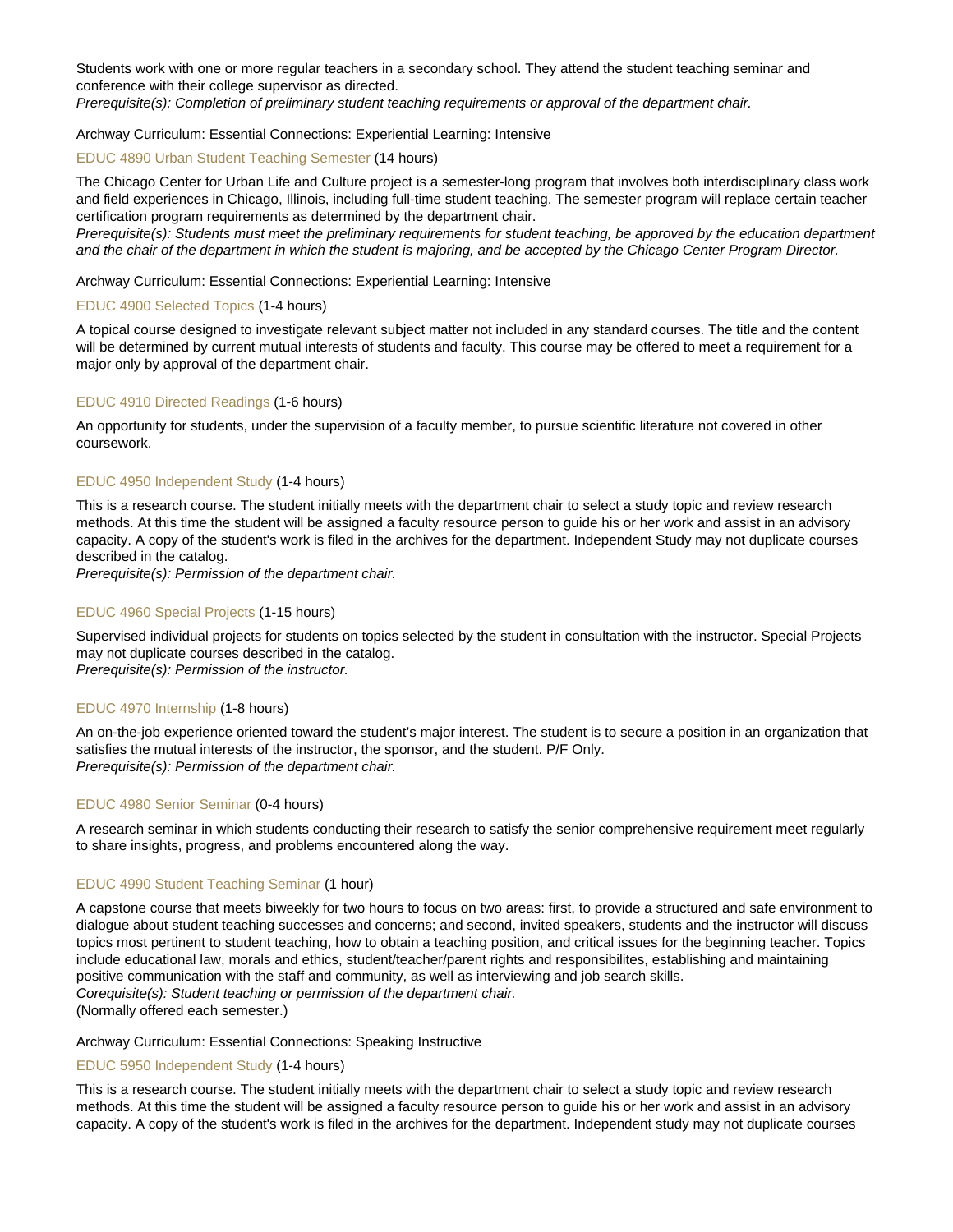#### described in the catalog. Prerequisite(s): Senior standing or permission of the department chair.

# [EDUC 5960 Special Projects](https://catalog.nebrwesleyan.edu/node/335289) (1-15 hours)

Supervised individual projects for students on topics selected by the student in consultation with the instructor. Special Projects may not duplicate courses described in the catalog. Prerequisite(s): Permission of the instructor.

# [EDUC 5970 Internship](https://catalog.nebrwesleyan.edu/node/335290) (1-8 hours)

An on-the-job experience oriented toward the student's major interest. The student is to secure a position in an organization that satisfies the mutual interests of the instructor, the sponsor, and the student. Prerequisite(s): Permission of the department chair.

# [GEOG 1510 Physical Geography](https://catalog.nebrwesleyan.edu/node/333399) (3 hours)

A course that introduces modern geography and examines spatial relationships among such physical phenomena as climate, topography, soils, and vegetation. (Normally offered each fall semester.)

# [GEOG 1520 Cultural Geography](https://catalog.nebrwesleyan.edu/node/333400) (3 hours)

A course that examines the spatial relationships of such phenomena as population, economic activity, and societal groups. (Normally offered each spring semester.)

### Archway Curriculum: Essential Connections: Diversity Instructive: Global

### [SPED 1760 Field Experience](https://catalog.nebrwesleyan.edu/node/333706) (1 hour)

A course designed to allow students an opportunity to assist a preschool, elementary, middle grades, or junior high special education teacher for a designated period of time each week. May be repeated a maximum of three times. Pass/Fail only.

Corequisite(s): [SPED 2070 Understanding Human Differences](https://catalog.nebrwesleyan.edu/cc/2021-2022/course/360228) for special education majors.

### [SPED 1900 Selected Topics](https://catalog.nebrwesleyan.edu/node/335161) (1-4 hours)

A topical course designed to investigate relevant subject matter not included in any standard courses. The title and the content will be determined by current mutual interests of students and faculty. This course may be offered to meet a requirement for a major only by approval of the department chair.

### [SPED 1950 Independent Study](https://catalog.nebrwesleyan.edu/node/335162) (1-4 hours)

This is a research course. The student initially meets with the department chair to select a study topic and review research methods. At this time the student will be assigned a faculty resource person to guide his or her work and assist in an advisory capacity. A copy of the student's work is filed in the archives for the department. Independent Study may not duplicate courses described in the catalog.

Prerequisite(s): Permission of the department chair.

### [SPED 1960 Special Projects](https://catalog.nebrwesleyan.edu/node/335163) (1-15 hours)

Supervised individual projects for students on topics selected by the student in consultation with the instructor. Special Projects may not duplicate courses described in the catalog.

Prerequisite(s): Permission of the instructor.

# [SPED 1970 Internship](https://catalog.nebrwesleyan.edu/node/335164) (1-8 hours)

This course allows students to participate at a meaningful level in an internship with a public official, political figure, public agency, campaign or interest group and to use that experience as the basis for an academic paper. Pass/Fail only.

Prerequisite(s): Permission of the department chair.

### [SPED 2070 Understanding Human Differences](https://catalog.nebrwesleyan.edu/node/333707) (3 hours)

This course provides an overview of basic concepts related to the inclusive education of differently abled students. A broad understanding of a range of low and high incidence disabilities will be explored. Historical factors, legislation, litigation, service delivery models, and cross-cultural issues are examined in the course. Students will complete a fieldwork experience that will allow them an opportunity to assist kindergarten, elementary, middle school, or junior high special education students for a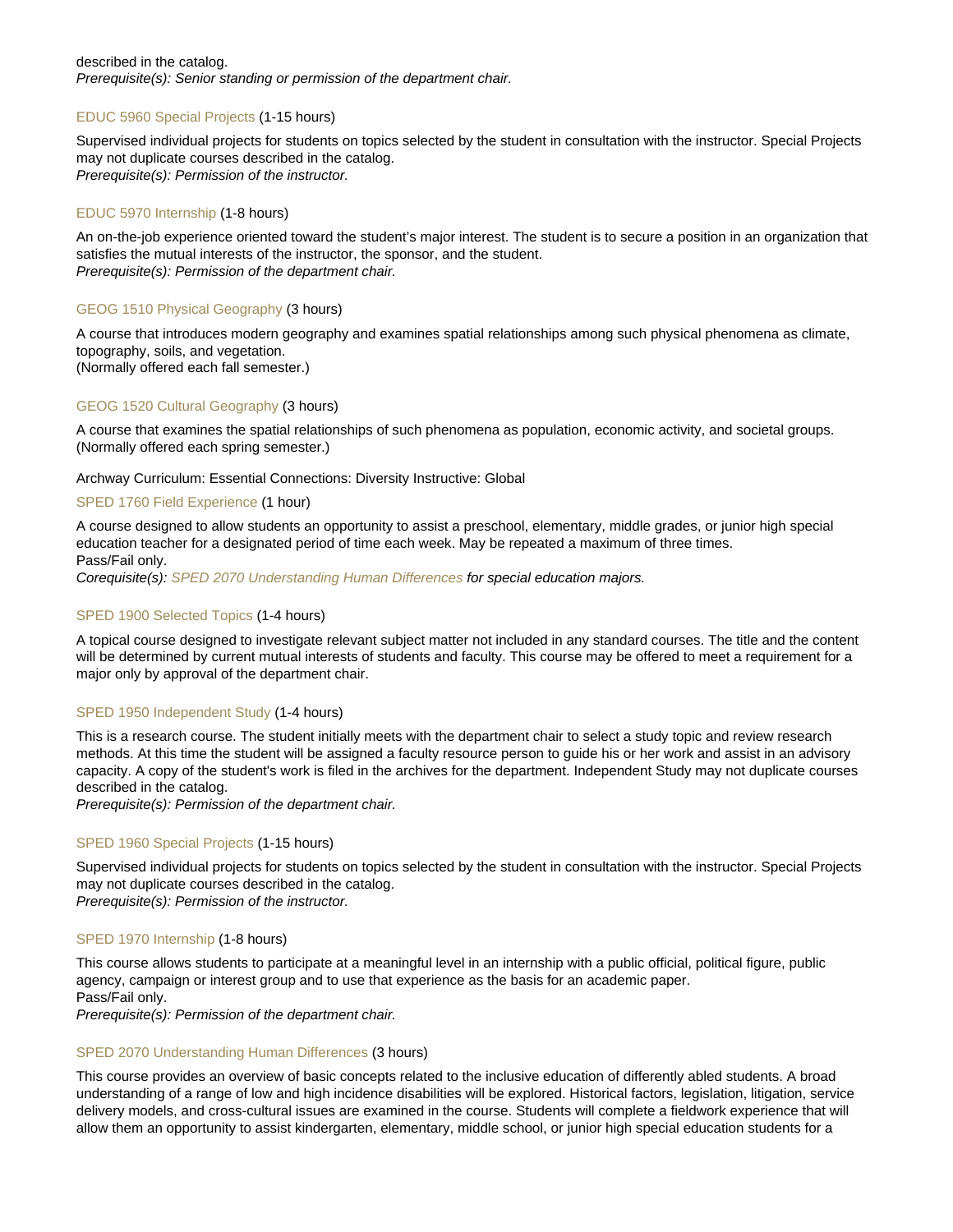# [SPED 2180 Learning Strategies I: Direct Instruction Methods](https://catalog.nebrwesleyan.edu/node/333708) (4 hours)

Students will learn to develop and deliver specific academic and social curriculum using Direct Instruction/Behaviorist methodology. Demonstration of competence of instructional design and evaluation within a Direct Instruction/Behaviorist model is emphasized in relation to students with mild/moderate disabilities. Students may complete a fieldwork experience that will allow students an opportunity to assist a preschool, elementary, or middle school education teacher for a designated period of time using these instructional methods.

(Normally offered alternate years.)

# [SPED 2190 Learning Strategies II: Strategy Training](https://catalog.nebrwesleyan.edu/node/333709) (4 hours)

Students will learn to develop and deliver specific academic and social curriculum using Cognitive Strategy methodology. Demonstration of competence of instructional design and evaluation within a Cognitive Strategy framework is emphasized for students with mild/moderate disabilities. Students may complete fieldwork experience that will allow them an opportunity to assist a preschool, elementary, or middle school special education teacher for a designated period of time using these instructional methods.

(Normally offered alternate years.)

#### [SPED 2200 Learning Strategies III: Cooperative Learning](https://catalog.nebrwesleyan.edu/node/333710) (4 hours)

Students will learn to develop and deliver specific academic and social curriculum using Social Learning theory and methodology. Demonstration of competence in instructional design and evaluation with a Social Learning theory model is emphasized for students with mild/moderate disabilities. Students may complete a fieldwork experience that will allow them an opportunity to assist a preschool, elementary, or middle school special education teacher for a designated period of time using these instructional methods.

(Normally offered alternate years.)

#### [SPED 2870 Instructional and Adaptive Technology](https://catalog.nebrwesleyan.edu/node/333711) (3 hours)

This course is the study of the various forms of instructional technology available to today's educators. Instructional technologies include computers, data bases, wireless telecommunication, augmentative communication software, literacy, and mathematic support software. Specific emphasis is placed on those forms of adaptive technology that will assist the teaching and learning of students with mild/moderate disabilities.

Cross listed with [EDUC 2870](https://catalog.nebrwesleyan.edu/cc/2021-2022/course/359745).

(Normally offered each semester.)

#### [SPED 2900 Selected Topics](https://catalog.nebrwesleyan.edu/node/335165) (1-4 hours)

A topical course designed to investigate relevant subject matter not included in any standard courses. The title and the content will be determined by current mutual interests of students and faculty. This course may be offered to meet a requirement for a major only by approval of the department chair.

#### [SPED 2950 Independent Study](https://catalog.nebrwesleyan.edu/node/335166) (1-4 hours)

This is a research course. The student initially meets with the department chair to select a study topic and review research methods. At this time the student will be assigned a faculty resource person to guide his or her work and assist in an advisory capacity. A copy of the student's work is filed in the archives for the department. Independent Study may not duplicate courses described in the catalog.

Prerequisite(s): Permission of the department chair.

#### [SPED 2960 Special Projects](https://catalog.nebrwesleyan.edu/node/333712) (1-15 hours)

An opportunity for a student to engage in an individually-arranged project supervised by a member of the faculty. Prerequisite(s): Approval of the department chair.

#### [SPED 2970 Internship](https://catalog.nebrwesleyan.edu/node/335167) (1-8 hours)

This course allows students to participate at a meaningful level in an internship with a public official, political figure, public agency, campaign or interest group and to use that experience as the basis for an academic paper. Pass/Fail only.

Prerequisite(s): Permission of the department chair.

[SPED 3070 Methods for Teaching Secondary Students with Disabilities](https://catalog.nebrwesleyan.edu/node/333713) (3 hours)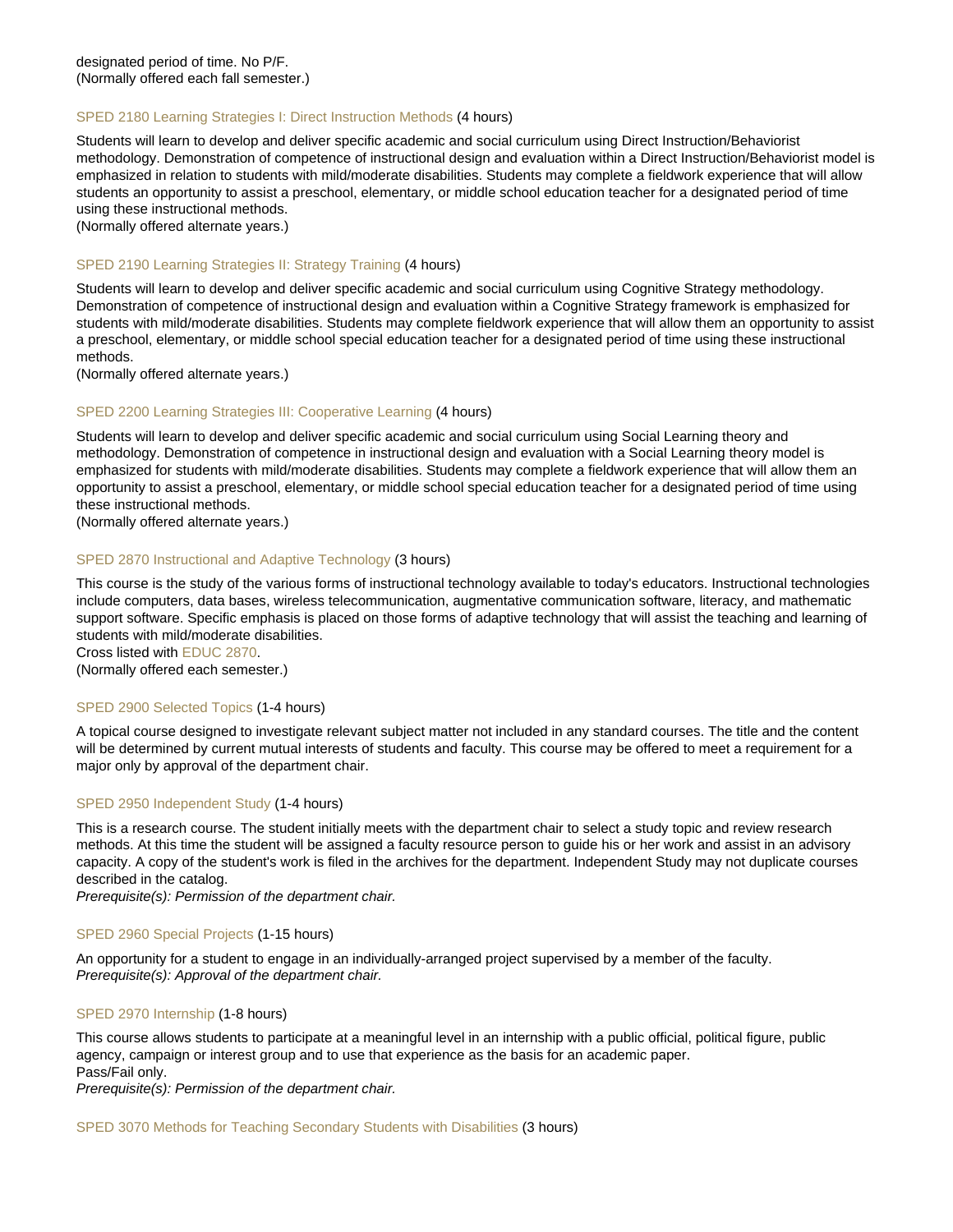A course designed to acquaint secondary education students with appropriate teaching strategies and methodologies for the regular classroom when teaching students who are gifted or have mild/moderate disabilities. Legal responsibilities and obligations concerning both populations are also discussed. A field experience is included as part of this course. (Normally offered each spring semester.)

# [SPED 3160 Assessment](https://catalog.nebrwesleyan.edu/node/333714) (2 hours)

This course is a study of the informal and formal techniques and instruments for assessing children/youth for a variety of functions across multiple curriculum areas. Primary focus will be on effective tools for the identification and support of children/youth with mild/moderate disabilities.

Prerequisite(s): Acceptance into the Teacher Education Program or permission of the department chair. (Normally offered every even spring semester.)

# [SPED 3460 Adapted Methods Practicum K-8](https://catalog.nebrwesleyan.edu/node/333715) (1 hour)

A practicum opportunity allowing students to practice adapting lessons for children with exceptionalities. Pre or corequisite(s): [EDUC 3400 Teaching Mathematics in K-8](https://catalog.nebrwesleyan.edu/cc/2019-2020/course/334197), [EDUC 3420 Teaching Social Sciences in K-8,](https://catalog.nebrwesleyan.edu/cc/2019-2020/course/333239) [EDUC 3440](https://catalog.nebrwesleyan.edu/cc/2019-2020/course/333240) [Teaching Natural Sciences K-8](https://catalog.nebrwesleyan.edu/cc/2019-2020/course/333240), [EDUC 3450 Methods for Teaching Literacy in K-8,](https://catalog.nebrwesleyan.edu/cc/2019-2020/course/333241) [SPED 3480 Curriculum Adaptations for](https://catalog.nebrwesleyan.edu/cc/2019-2020/course/333716) [Language Art Methods](https://catalog.nebrwesleyan.edu/cc/2019-2020/course/333716), and [SPED 3700 Curriculum Adaptations for Math and Science Methods](https://catalog.nebrwesleyan.edu/cc/2019-2020/course/333718).

# [SPED 3480 Curriculum Adaptations for Language Art Methods](https://catalog.nebrwesleyan.edu/node/333716) (1 hour)

As a corequisite with [EDUC 3450 Methods for Teaching Literacy in K-8,](https://catalog.nebrwesleyan.edu/cc/2021-2022/course/359762) this course will involve the critical study of materials, curriculum, and effective instruction used in teaching children and youth with mild/moderate disabilities. Corequisite(s): [EDUC 3450 Methods for Teaching Literacy in K-8.](https://catalog.nebrwesleyan.edu/cc/2021-2022/course/359762) Prerequisite(s): Acceptance into the Teacher Education Program or permission of the department chair.

### [SPED 3570 Legal Issues in Special Education](https://catalog.nebrwesleyan.edu/node/333717) (2 hours)

This course provides students with knowledge of national, state, and local laws, policies, procedures, and resources that affect the definition of disability and the ensuing education programs for students with mild/moderate disabilities. Models of social and personal advocacy will form a critical foundation for development of a personal consultation model. Students will reflect their understanding of these issues through the development of Individual Education Plans, Transition Plans, and School Service Plans for students with mild/moderate disabilities.

Prerequisite(s): Acceptance into the Teacher Education Program or permission of the department chair. (Normally offered each fall semester.)

### [SPED 3700 Curriculum Adaptations for Math and Science Methods](https://catalog.nebrwesleyan.edu/node/333718) (1 hour)

As a corequisite of [EDUC 3400 Teaching Mathematics in K-8](https://catalog.nebrwesleyan.edu/cc/2019-2020/course/334197) and [EDUC 3440 Teaching Natural Sciences K-8](https://catalog.nebrwesleyan.edu/cc/2019-2020/course/333240), this course involves the critical study of materials, curriculum and effective instruction used in teaching children and youth with mild/moderate disabilities.

Corequisite(s): [EDUC 3400 Teaching Mathematics in K-8](https://catalog.nebrwesleyan.edu/cc/2019-2020/course/334197) and [EDUC 3440 Teaching Natural Sciences K-8.](https://catalog.nebrwesleyan.edu/cc/2019-2020/course/333240) Prerequisite(s): Acceptance into the Teacher Education Program or permission of the department chair. (Normally offered each spring semester.)

### [SPED 3710 Creating Support for Safe Schools](https://catalog.nebrwesleyan.edu/node/333719) (2 hours)

This course provides an intensive study of ways that collaborative practice can support children with emotional/behavioral needs. An emphasis of the course will be on the creation of safe schools through cognitive, behavioral, and social support strategies. Prerequisite(s): Acceptance into the Teacher Education Program or permission of the department chair. (Normally offered each spring semester.)

#### [SPED 3900 Selected Topics](https://catalog.nebrwesleyan.edu/node/333723) (1-5 hours)

A course designed to treat subject matter not covered in other standard courses to provide advanced study of subject matter introduced in other courses. The title, content and credit hours will be determined by current mutual interests of faculty and students.

Prerequisite(s): Approval of the department chair.

#### [SPED 3910 Directed Readings](https://catalog.nebrwesleyan.edu/node/333724) (1-6 hours)

See department for course description.

[SPED 3950 Independent Study](https://catalog.nebrwesleyan.edu/node/333725) (1-12 hours)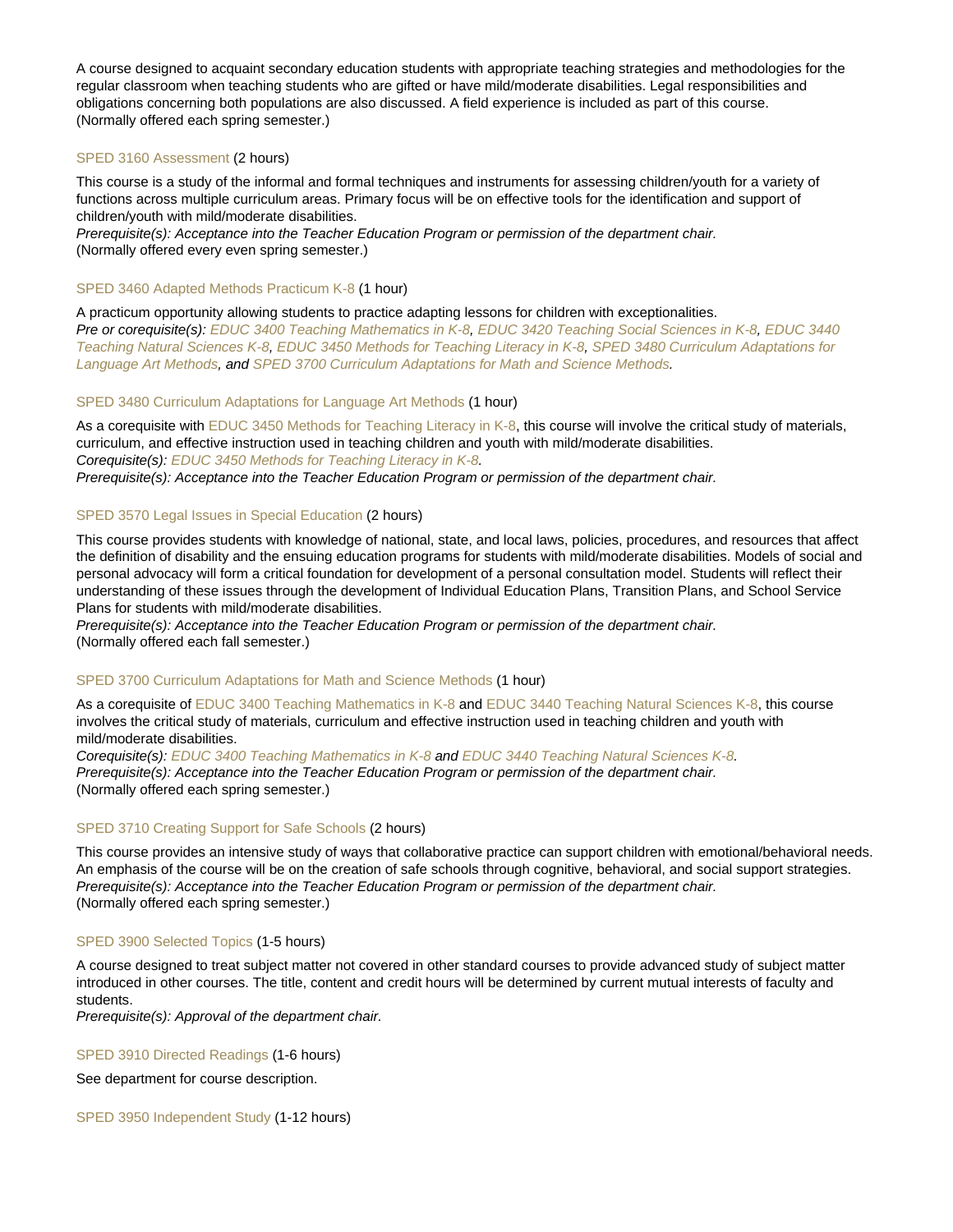This is a research course. The student initially meets with the department chair to select a study topic and review research methods. At this time the student will be assigned a faculty resource person to guide his or her work and assist in an advisory capacity. A copy of the student's work is filed in the archives for the department. Independent Study may not duplicate courses described in the catalog.

Prerequisite(s): Permission of the department chair.

#### [SPED 3960 Special Projects](https://catalog.nebrwesleyan.edu/node/333726) (1-15 hours)

This course provides an opportunity for a student to engage in an individually arranged project supervised by a member of the faculty.

Prerequisite(s): Approval of the department chair.

#### [SPED 3970 Internship](https://catalog.nebrwesleyan.edu/node/335168) (1-8 hours)

This course allows students to participate at a meaningful level in an internship with a public official, political figure, public agency, campaign or interest group and to use that experience as the basis for an academic paper. Pass/Fail only.

Prerequisite(s): Permission of the department chair.

#### [SPED 4770 Special Education Practicum](https://catalog.nebrwesleyan.edu/node/335368) (14 hours)

Students are given the opportunity to teach children/youth who have mild/moderate disabilities in the elementary and middle grades. They teach a full day during all the Nebraska Wesleyan semester. Prerequisite(s): Completion of preliminary student teaching requirements and approval of the department chair.

#### [SPED 4850 Supervised Teaching in Mildly/ Moderately Handicapped Programs \(7-12\)](https://catalog.nebrwesleyan.edu/node/335369) (7-14 hours)

Students are given the opportunity to teach children who have mild/moderate disabilities in grades 7-12 for 10 weeks. Prerequisite(s): Completion of preliminary student teaching requirements and approval of the department chair.

#### Archway Curriculum: Essential Connections: Experiential Learning: Intensive

#### [SPED 4870 Special Education Practicum](https://catalog.nebrwesleyan.edu/node/335370) (7-14 hours)

Students are given the opportunity to teach children who have mild/moderate disabilities in the elementary grades for 10 weeks. Prerequisite(s): Completion of preliminary student teaching requirements and approval of the department chair.

#### Archway Curriculum: Essential Connections: Experiential Learning: Intensive

#### [SPED 4900 Selected Topics](https://catalog.nebrwesleyan.edu/node/333727) (1-5 hours)

A course designed to treat subject matter not covered in other standard courses to provide advanced study of subject matter introduced in other courses. The title, content and credit hours will be determined by current mutual interests of faculty and students.

Prerequisite(s): Approval of the department chair.

### [SPED 4910 Directed Readings](https://catalog.nebrwesleyan.edu/node/333728) (1-6 hours)

See department for course description.

### [SPED 4950 Independent Study](https://catalog.nebrwesleyan.edu/node/333729) (1-12 hours)

This is a research course. The student initially meets with the department chair to select a study topic and review research methods. At this time the student will be assigned a faculty resource person to guide his or her work and assist in an advisory capacity. A copy of the student's work is filed in the archives for the department. Independent Study may not duplicate courses described in the catalog.

Prerequisite(s): Permission of the department chair.

#### [SPED 4960 Special Projects](https://catalog.nebrwesleyan.edu/node/333730) (1-15 hours)

This course provides an opportunity for a student to engage in an individually arranged project supervised by a member of the faculty.

Prerequisite(s): Approval of the department chair.

#### [SPED 4970 Internship](https://catalog.nebrwesleyan.edu/node/335169) (1-8 hours)

This course allows students to participate at a meaningful level in an internship with a public official, political figure, public agency, campaign or interest group and to use that experience as the basis for an academic paper.